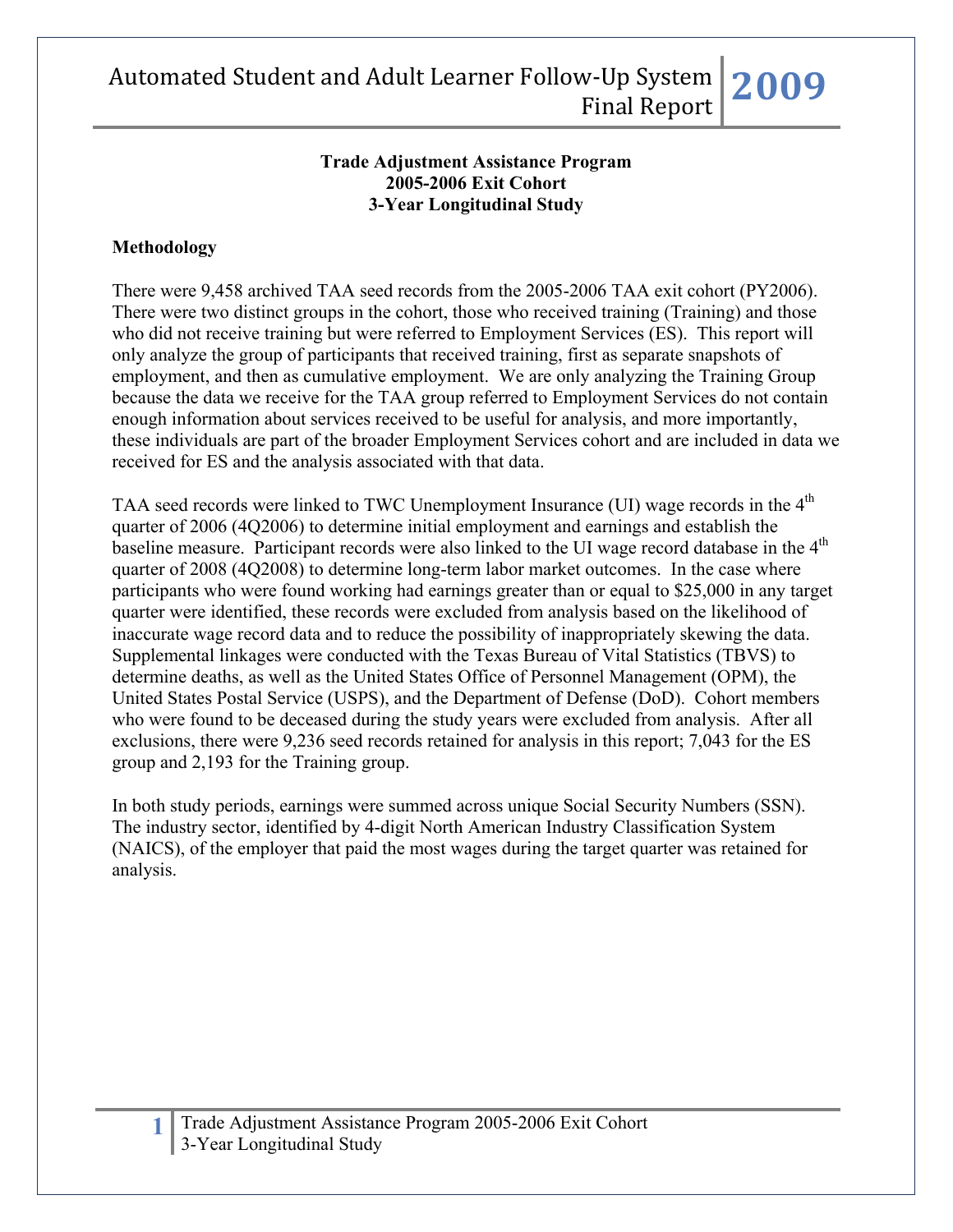### **Results**

### **A. Cohort Analysis**

Cohort analysis looks at the results of the group during the two study periods as two distinct sets of data. In cohort analysis it is possible, even likely, that the same persons identified as working in the baseline study period will not be identical to those found working in the terminal time period. Section B of this report presents data on participants working in both study periods. In this study, we are only analyzing the Training group.

When the results are analyzed by gender (Tables 1 and 1a), we see that 75.9 percent of males in the cohort were found employed at 4Q2006. Males in the cohort had median quarterly earnings of \$6,041 at 4Q2006. Overall employment for the Training group cohort was 72.8 percent in 4Q2006, with median earnings of \$5,079. At the longitudinal snapshot in 2008, 75.0 percent of males were found employed, with females employed at 67.4 percent. Male exiters had median earnings of \$7,542 in 4Q2008. Employment for the entire cohort was 71.1 percent and median quarterly earnings were \$6,012.

|                                                                                                      |       | N       | $\frac{0}{0}$ | <b>Median</b>   |  |  |  |  |
|------------------------------------------------------------------------------------------------------|-------|---------|---------------|-----------------|--|--|--|--|
| <b>Gender</b>                                                                                        | N     | Working | Working       | <b>Earnings</b> |  |  |  |  |
| Unknown                                                                                              | n/a   | n/a     | n/a           | n/a             |  |  |  |  |
| Male                                                                                                 | 1,071 | 813     | 75.9          | \$6,041         |  |  |  |  |
| Female                                                                                               | 1,121 | 783     | 69.9          | \$4,466         |  |  |  |  |
| <b>Total</b>                                                                                         | 2,193 | 1,596   | 72.8          | \$5,079         |  |  |  |  |
| Note: Cells with values smaller than 5 are marked "n/a" to protect the privacy of cohort<br>members. |       |         |               |                 |  |  |  |  |

### **Table 1. Employment and Earnings by Gender for Training Group in 4Q2006**

### **Table 1a. Employment and Earnings by Gender for Training Group in 4Q2008**

|                                                                                                      |       | N       | $\frac{0}{0}$ | <b>Median</b>   |  |  |  |  |
|------------------------------------------------------------------------------------------------------|-------|---------|---------------|-----------------|--|--|--|--|
| <b>Gender</b>                                                                                        | N     | Working | Working       | <b>Earnings</b> |  |  |  |  |
| Unknown                                                                                              | n/a   | n/a     | n/a           | n/a             |  |  |  |  |
| Male                                                                                                 | 1,071 | 803     | 75.0          | \$7,542         |  |  |  |  |
| Female                                                                                               | 1,121 | 756     | 67.4          | \$5,007         |  |  |  |  |
| <b>Total</b>                                                                                         | 2,193 | 1,559   | 71.1          | \$6,012         |  |  |  |  |
| Note: Cells with values smaller than 5 are marked "n/a" to protect the privacy of cohort<br>members. |       |         |               |                 |  |  |  |  |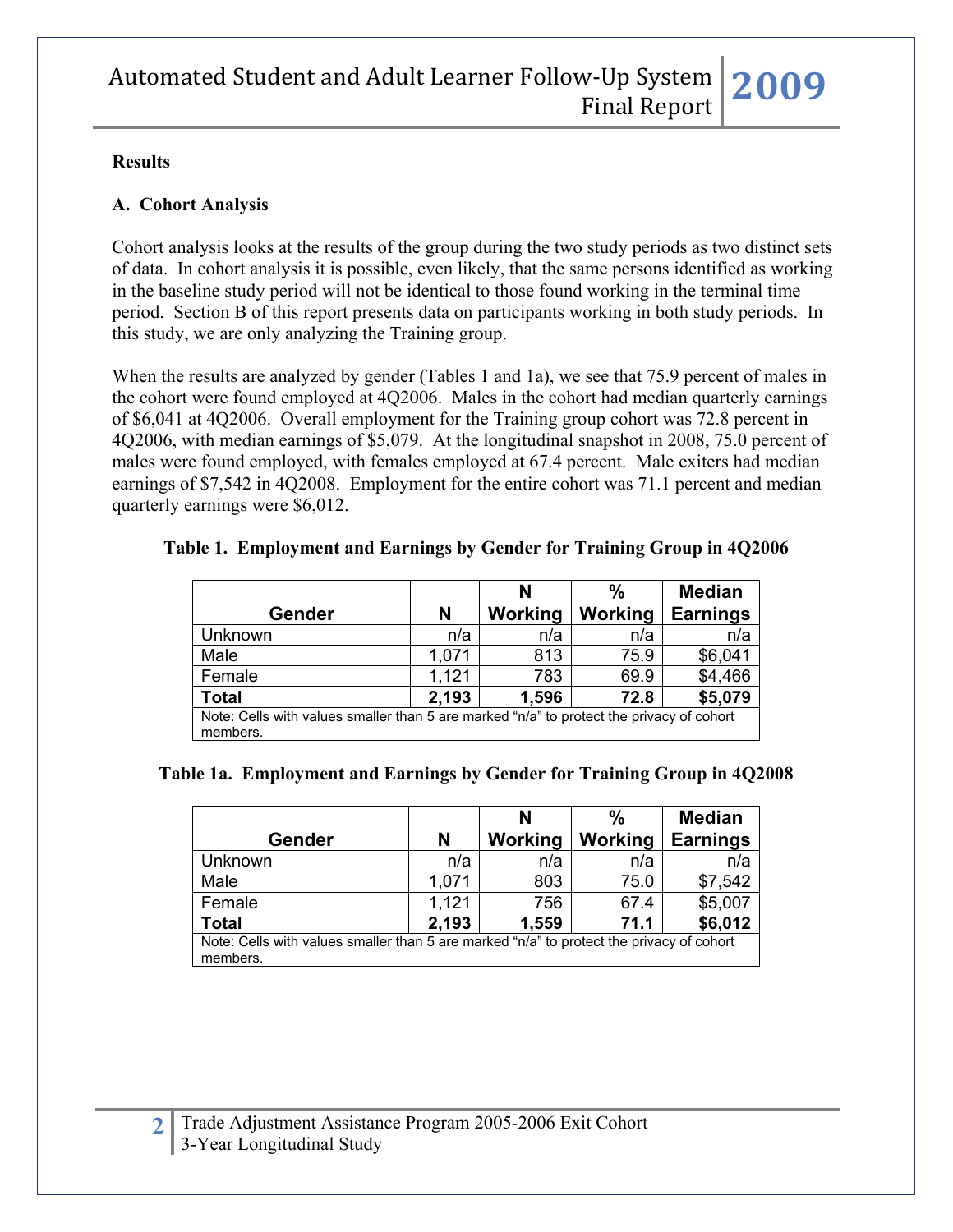Excluding the Unknown group, Black participants had the highest employment in 4Q2006 with 77.8 percent found working (Table 2). Whites had the highest earnings in 4Q2006 with median earnings of \$7,559. In 2008, American Indians had the largest percentage of participants employed, 78.2%, and Hawaiian Native or Pacific Islanders posted the highest median earnings at \$11,947 (Table 2a).

| N     | N<br>Working | %<br>Working | <b>Median</b><br><b>Earnings</b> |
|-------|--------------|--------------|----------------------------------|
|       |              |              |                                  |
| n/a   | n/a          | 75.0         | \$6,795                          |
| 11    | 7            | 63.6         | \$5,387                          |
| 90    | 65           | 72.2         | \$5,480                          |
| 117   | 91           | 77.8         | \$6,702                          |
| 119   | 86           | 72.3         | \$5,233                          |
| 363   | 258          | 71.1         | \$7,559                          |
| 1,489 | 1,086        | 72.9         | \$4,640                          |
| 2,193 | 1,596        | 72.8         | \$5,079                          |
|       |              |              |                                  |

## **Table 2. Employment and Earnings by Ethnicity for Training Group in 4Q2006**

Note: Cells with values smaller than 5 are marked "n/a" to protect the privacy of cohort members.

| <b>Ethnicity</b>           | N     | N<br>Working | $\frac{0}{0}$<br>Working | <b>Median</b><br><b>Earnings</b> |
|----------------------------|-------|--------------|--------------------------|----------------------------------|
| Hawaiian Native or Pacific |       |              |                          |                                  |
| <b>Islander</b>            | n/a   | n/a          | 75.0                     | \$11,947                         |
| Unknown                    | 11    | 8            | 72.7                     | \$6,693                          |
| Asian                      | 90    | 61           | 67.8                     | \$6,426                          |
| <b>Black</b>               | 117   | 83           | 70.9                     | \$8,426                          |
| American Indian            | 119   | 93           | 78.2                     | \$5,479                          |
| White                      | 363   | 256          | 70.5                     | \$9,398                          |
| Hispanic                   | 1,489 | 1,055        | 70.9                     | \$5,457                          |
| <b>Total</b>               | 2,193 | 1,559        | 71.1                     | \$6,012                          |

Note: Cells with values smaller than 5 are marked "n/a" to protect the privacy of cohort members.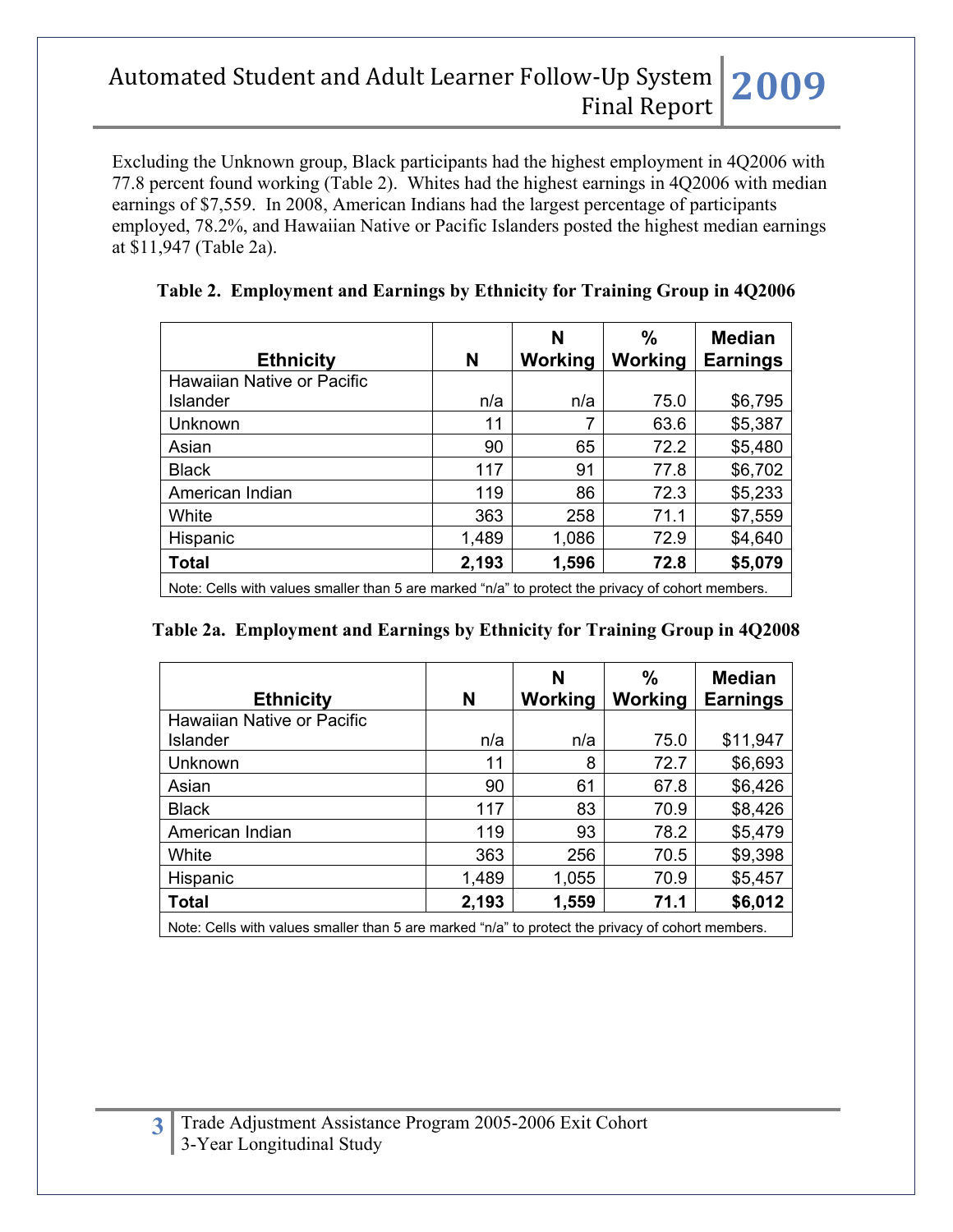Tables 3 and 3a show employment and earnings by service received for 4Q2006 and 4Q2008, respectively. At the baseline measure, participants who had received Occupational/Vocational services had the highest employment of groups with viewable cell sizes with 73.7 percent employed, while participants receiving Job Search services had the highest median quarterly earnings with \$10,168. In 4Q2008, participants receiving Occupational/Vocational services again had the highest employment with 72.2 percent employed, while those receiving Job Search services again had the highest median quarterly earnings with \$8,438.

| <b>Service Received</b>                                                                           | N     | N<br>Working | $\frac{0}{0}$<br>Working | <b>Median</b><br><b>Earnings</b> |  |  |  |  |
|---------------------------------------------------------------------------------------------------|-------|--------------|--------------------------|----------------------------------|--|--|--|--|
| <b>ES Participants</b>                                                                            | n/a   | n/a          | 100.0                    | \$8,018                          |  |  |  |  |
| <b>Basic Education Skill</b>                                                                      | 19    | 12           | 63.2                     | \$3,700                          |  |  |  |  |
| <b>Job Search</b>                                                                                 | 19    | 6            | 31.6                     | \$10,168                         |  |  |  |  |
| <b>ESL</b>                                                                                        | 174   | 118          | 67.8                     | \$4,084                          |  |  |  |  |
| Occupational/Vocational                                                                           | 1,979 | 1,458        | 73.7                     | \$5,235                          |  |  |  |  |
| <b>Total</b>                                                                                      | 2,193 | 1,596        | 72.8                     | \$5,079                          |  |  |  |  |
| Note: Cells with values smaller than 5 are marked "n/a" to protect the privacy of cohort members. |       |              |                          |                                  |  |  |  |  |

### **Table 3. Employment and Earnings by Service Received for Training Group in 4Q2006**

### **Table 3a. Employment and Earnings by Service Received for Training Group in 4Q2008**

|                                                                                                   |       | N       | %       | <b>Median</b>   |  |  |  |  |
|---------------------------------------------------------------------------------------------------|-------|---------|---------|-----------------|--|--|--|--|
| <b>Service Received</b>                                                                           | N     | Working | Working | <b>Earnings</b> |  |  |  |  |
| <b>ES Participants</b>                                                                            | n/a   | n/a     | 100.0   | \$8,472         |  |  |  |  |
| <b>Basic Education Skill</b>                                                                      | 19    | 11      | 57.9    | \$5,097         |  |  |  |  |
| <b>Job Search</b>                                                                                 | 19    | 8       | 42.1    | \$8,438         |  |  |  |  |
| <b>ESL</b>                                                                                        | 174   | 109     | 62.6    | \$4,836         |  |  |  |  |
| Occupational/Vocational                                                                           | 1,979 | 1,429   | 72.2    | \$6,080         |  |  |  |  |
| <b>Total</b>                                                                                      | 2,193 | 1,559   | 71.1    | \$6,012         |  |  |  |  |
| Note: Cells with values smaller than 5 are marked "n/a" to protect the privacy of cohort members. |       |         |         |                 |  |  |  |  |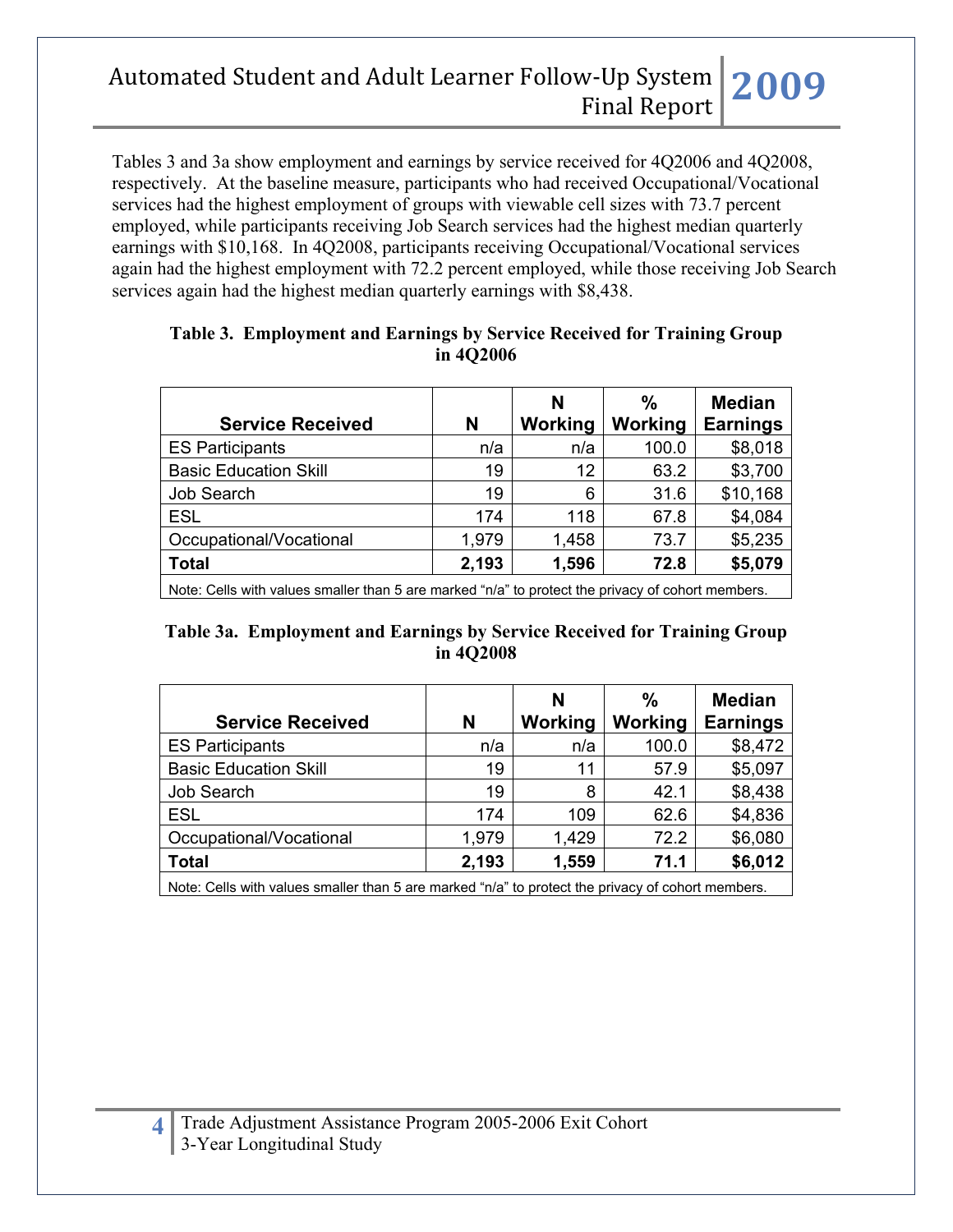Table 4 shows employment and earnings by Local Workforce Development Area (LWDA). Several of the LWDAs had cohort sizes too small to display. Of the LWDAs with more than 100 participants, Cameron County LWDA had the highest percentage of program exiters employed during 4Q2006 with 83.4 percent employed, and again had the highest employment in 4Q2008 with 78.8 percent employed. Dallas LWDA posted the highest median earnings at 4Q2006 with \$5,272 and also had the highest median earnings at the longitudinal snapshot with \$6,695.

|                                                                                                                    |                  | All Working in 4Q2006 |                   |                                  | All Working in 4Q2008 |                 |                          |                                  |
|--------------------------------------------------------------------------------------------------------------------|------------------|-----------------------|-------------------|----------------------------------|-----------------------|-----------------|--------------------------|----------------------------------|
| <b>LWDA</b>                                                                                                        | N                | N<br>Working          | $\%$<br>Working   | <b>Median</b><br><b>Earnings</b> | $\mathbf N$           | N<br>Working    | $\frac{9}{6}$<br>Working | <b>Median</b><br><b>Earnings</b> |
| Panhandle                                                                                                          | n/a              | n/a                   | 100.0             | \$3,132                          | n/a                   | n/a             | 100.0                    | \$10,220                         |
| <b>West Central</b>                                                                                                | n/a              | n/a                   | 100.0             | \$6,694                          | n/a                   | n/a             | 100.0                    | \$6,711                          |
| Permian Basin                                                                                                      | n/a              | n/a                   | 100.0             | \$316                            | n/a                   | n/a             |                          |                                  |
| <b>Coastal Bend</b>                                                                                                | n/a              | n/a                   | 100.0             |                                  | n/a                   | n/a             | 100.0                    | \$14,096                         |
| North East Texas                                                                                                   | n/a              | n/a                   | 100.0             | \$7,415                          | n/a                   | n/a             | 100.0                    | \$12,404                         |
| South Texas                                                                                                        | n/a              | n/a                   |                   |                                  | n/a                   | n/a             |                          |                                  |
| <b>Central Texas</b>                                                                                               | n/a              | n/a                   | 100.0             | \$7,127                          | n/a                   | n/a             | 66.7                     | \$8,256                          |
| Concho Valley                                                                                                      | n/a              | n/a                   | 75.0              | \$6,041                          | n/a                   | n/a             | 50.0                     | \$10,321                         |
| <b>North Texas</b>                                                                                                 | 5                | 5                     | 100.0             | \$6,252                          | 5                     | n/a             | 80.0                     | \$8,618                          |
| <b>Heart of Texas</b>                                                                                              | 9                | 8                     | 88.9              | \$5,949                          | 9                     | 9               | 100.0                    | \$7,223                          |
| South East Texas                                                                                                   | $\overline{14}$  | $\overline{12}$       | 85.7              | \$11,811                         | $\overline{14}$       | $\overline{9}$  | 64.3                     | $\sqrt{314,477}$                 |
| Lower Rio Grande                                                                                                   |                  |                       |                   |                                  |                       |                 |                          |                                  |
| Valley                                                                                                             | 17               | 11                    | 64.7              | \$4,122                          | 17                    | 12              | 70.6                     | \$5,461                          |
| East Texas                                                                                                         | $\overline{19}$  | $\overline{15}$       | $\overline{79.0}$ | \$7,904                          | $\overline{19}$       | 15              | 79.0                     | \$10,447                         |
| <b>South Plains</b>                                                                                                | $\overline{23}$  | 18                    | 78.3              | \$5,991                          | $\overline{23}$       | 18              | 78.3                     | \$8,294                          |
| <b>Rural Capital</b>                                                                                               | $\overline{27}$  | $\overline{21}$       | 77.8              | \$7,352                          | $\overline{27}$       | $\overline{25}$ | 92.6                     | \$7,917                          |
| Capital Area                                                                                                       | $\overline{29}$  | $\overline{17}$       | 58.6              | \$6,929                          | 29                    | 19              | 65.5                     | \$8,479                          |
| Unknown                                                                                                            | $\overline{29}$  | $\overline{7}$        | 24.1              | \$9,104                          | $\overline{29}$       | $\overline{10}$ | 34.5                     | \$7,167                          |
| <b>Gulf Coast</b>                                                                                                  | 46               | 28                    | 60.9              | \$9,744                          | 46                    | 28              | 60.9                     | \$7,468                          |
| Texoma                                                                                                             | 67               | $\overline{45}$       | 67.2              | \$7,150                          | 67                    | 48              | 71.6                     | \$9,115                          |
| Deep East Texas                                                                                                    | 75               | 52                    | 69.3              | \$7,753                          | 75                    | 57              | 76.0                     | \$9,566                          |
| <b>North Central</b>                                                                                               | $\overline{78}$  | 64                    | 82.1              | \$7,991                          | $\overline{78}$       | 61              | 78.2                     | \$8,474                          |
| <b>Dallas</b>                                                                                                      | $\overline{113}$ | $\overline{84}$       | 74.3              | \$5,272                          | $\overline{113}$      | $\overline{73}$ | 64.6                     | \$6,695                          |
| <b>Tarrant County</b>                                                                                              | 154              | 112                   | 72.7              | \$4,828                          | 154                   | 96              | 62.3                     | \$6,135                          |
| <b>Cameron County</b>                                                                                              | 241              | 201                   | 83.4              | \$4,120                          | 241                   | 190             | 78.8                     | \$5,755                          |
| Alamo                                                                                                              | 466              | 355                   | 76.2              | \$5,052                          | 466                   | 341             | 73.2                     | \$5,333                          |
| <b>Upper Rio Grande</b>                                                                                            | 765              | 529                   | 69.2              | \$4,607                          | 765                   | 535             | 69.9                     | \$5,448                          |
| <b>Total</b><br>Nato: Colle with values excellenthen E are medical "pla" to protect the points out of schemingspot | 2,193            | 1,596                 | 72.8              | \$5,079                          | 2,193                 | 1,559           | 71.1                     | \$6,012                          |

### **Table 4. Employment and Earnings by LWDA**

Note: Cells with values smaller than 5 are marked "n/a" to protect the privacy of cohort members.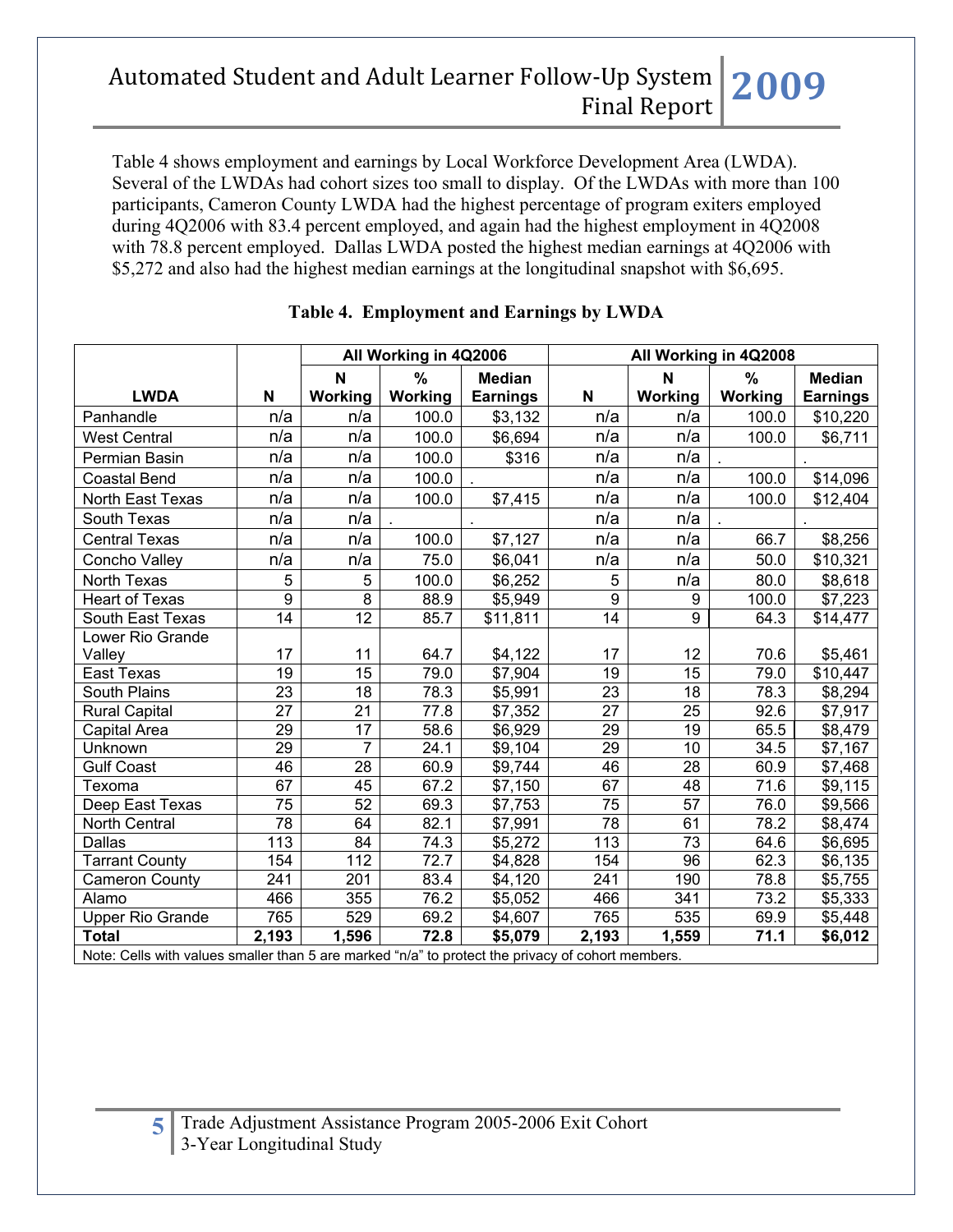Employment Services was the most common industry of employment for program exiters working at 4Q2006, followed by Elementary and Secondary School (Table 5). Employment Services usually include temporary employment agencies that many employers use to find workers to try out first before hiring permanently. Employers also use Temporary Employment Agencies to augment staff during high demand periods without being saddled with paying benefits for permanent staff. We expect individuals who are continuously employed over the study period to move out of temporary employment and into an industry sector with longer term employment. Participants employed in the General Medical and Surgical Hospitals sector had the highest median earnings with \$9,156.

| <b>Industry of Employment</b>                 | N<br>Working | <b>Median</b><br><b>Earnings</b> | <b>NAICS</b><br>Code |
|-----------------------------------------------|--------------|----------------------------------|----------------------|
| <b>Employment Services</b>                    | 226          | \$4,041                          | 5613                 |
| <b>Elementary and Secondary Schools</b>       | 71           | \$3,724                          | 6111                 |
| <b>General Medical and Surgical Hospitals</b> | 54           | \$9,156                          | 6221                 |
| Cut and Sew Apparel Manufacturing             | 52           | \$4,673                          | 3152                 |
| <b>General Freight Trucking</b>               | 48           | \$7,182                          | 4841                 |
| Motor Vehicle Parts Manufacturing             | 47           | \$6,664                          | 3363                 |
| <b>Offices of Physicians</b>                  | 46           | \$4,619                          | 6211                 |
| <b>Building Equipment Contractors</b>         | 36           | \$5,383                          | 2382                 |
| Home Health Care Services                     | 32           | \$1,791                          | 6216                 |
| <b>Other General Merchandise Stores</b>       | 30           | \$3,732                          | 4529                 |

### **Table 5. Top 10 Industries of Employment for All Working in Training Group in 4Q2006**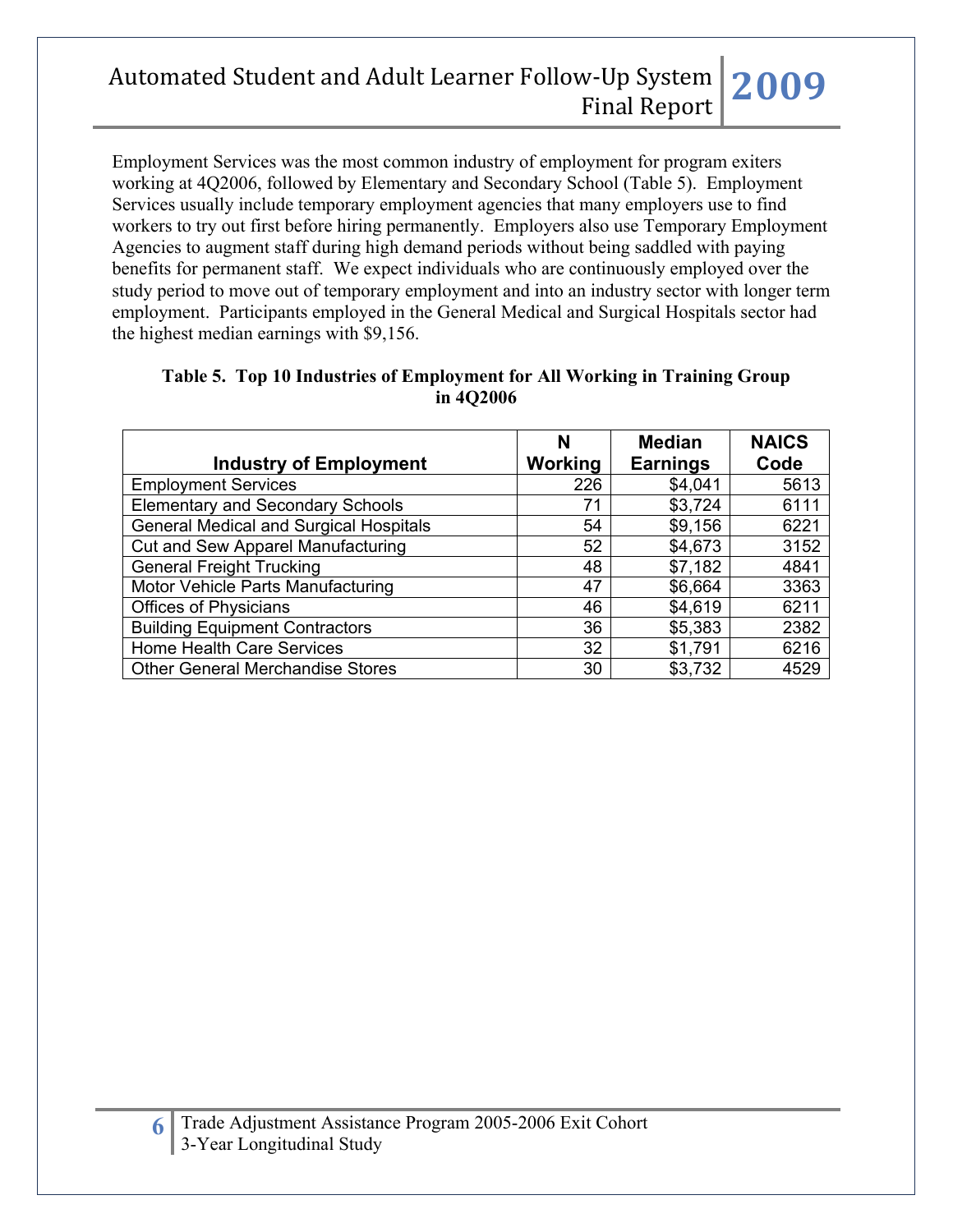Table 6 shows the top ten industries of employment for all working in 4Q2008. Employment Services was the most common industry sector of employment, followed by Elementary and Secondary Schools. Participants employed in the Semiconductor and Other Electronic Component Manufacturing sector had the highest median earnings with \$9,418, followed by General Medical and Surgical Hospitals with \$9,211.

|                                               | N       | <b>Median</b>   | <b>NAICS</b> |
|-----------------------------------------------|---------|-----------------|--------------|
| <b>Industry of Employment</b>                 | Working | <b>Earnings</b> | Code         |
| <b>Employment Services</b>                    | 115     | \$4,313         | 5613         |
| <b>Elementary and Secondary Schools</b>       | 93      | \$4,550         | 6111         |
| <b>General Medical and Surgical Hospitals</b> | 58      | \$9,211         | 6221         |
| Motor Vehicle Parts Manufacturing             | 51      | \$5,016         | 3363         |
| <b>Business Support Services</b>              | 39      | \$5,417         | 5614         |
| Semiconductor and Other Electronic Component  |         |                 |              |
| Manufacturing                                 | 38      | \$9,418         | 3344         |
| <b>Building Equipment Contractors</b>         | 37      | \$6,450         | 2382         |
| Home Health Care Services                     | 36      | \$3,203         | 6216         |
| <b>Offices of Physicians</b>                  | 34      | \$6,408         | 6211         |
| Executive, Legislative, and Other General     |         |                 |              |
| <b>Government Support</b>                     | 32      | \$6,413         | 921          |

### **Table 6. Top 10 Industries of Employment for All Working in Training Group in 4Q2008**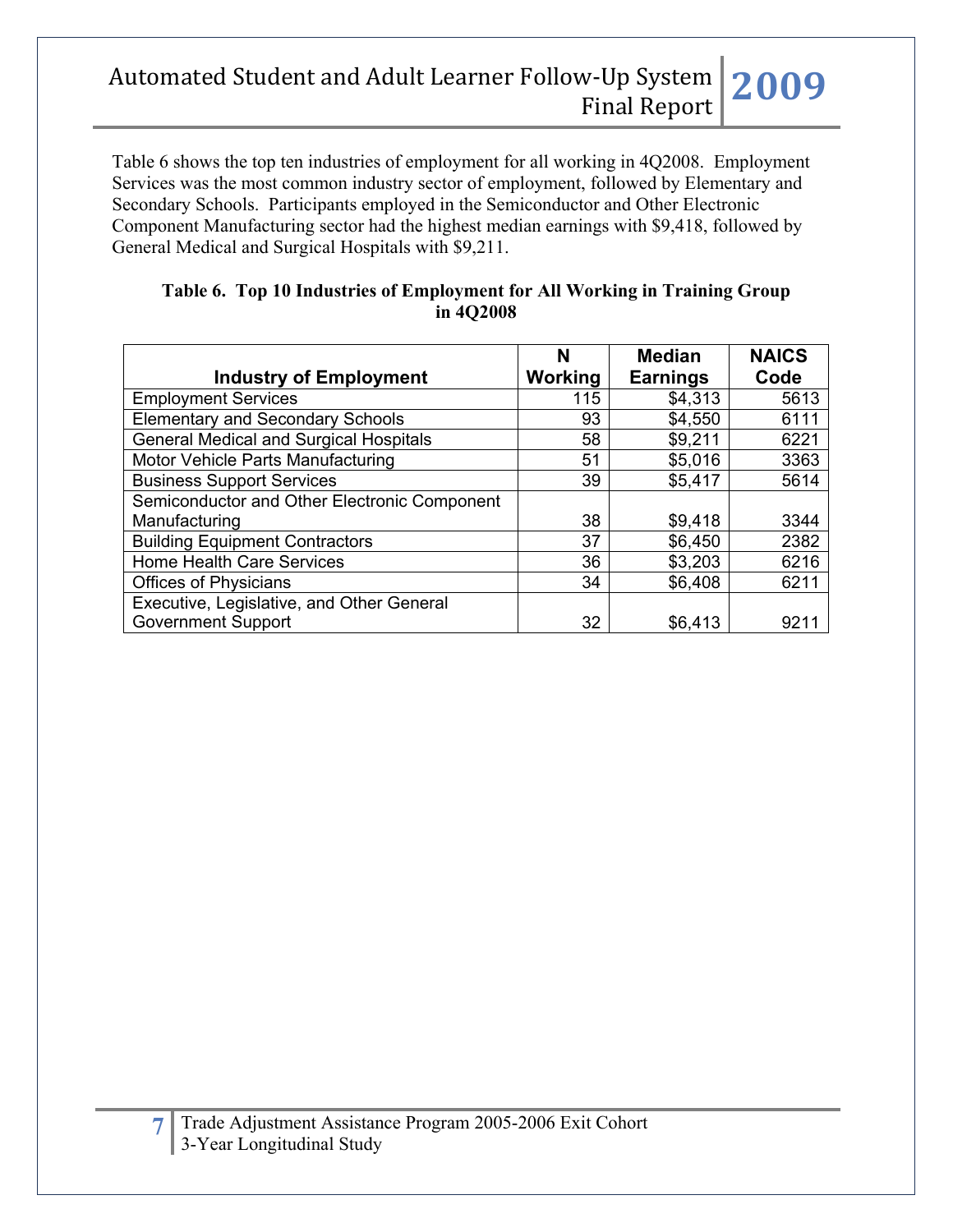### **B. Individuals Found Working in Both Study Periods**

The first part of this study looked at a snapshot of labor market outcomes for TAA participants in the Training group who exited in PY 2005. This part of the study is designed to more closely examine the outcomes associated with continued employment. Labor market data for participants who were found working in  $4Q2006$  and also found working in the  $4<sup>th</sup>$  quarter of 2007 were analyzed.

Male participants showed the highest employment retention between study periods at 88.9 percent (Table 7). Male participants had the highest median earnings at 4Q2008 with \$7,641. Males also had the highest earnings gains over the study period, earning \$1,600 more in 4Q2008 than in 4Q2006. Overall employment retention for the cohort over the study period was 86.7 percent, with median earnings of \$6,066 and earnings gains of \$987.

## **Table 7. Employment Retention and Earnings Gains for Training Group by Gender**

|              |       | Working in 4Q2006 |               |                 | Working in 4Q2006 and | <b>Earnings</b> |                 |          |
|--------------|-------|-------------------|---------------|-----------------|-----------------------|-----------------|-----------------|----------|
|              |       |                   | $\frac{0}{0}$ | <b>Median</b>   |                       | $\frac{0}{0}$   | <b>Median</b>   | Gains/   |
| Gender       | N     | Working           | Working       | <b>Earnings</b> | Working               | Working         | <b>Earnings</b> | (Losses) |
| Male         | 1,071 | 813               | 75.9          | \$6,041         | 723                   | 88.9            | \$7,641         | \$1,600  |
| Female       | 1,121 | 783               | 69.9          | \$4,466         | 661                   | 84.4            | \$5,174         | \$708    |
| <b>Total</b> | 2,193 | 1,596             | 72.8          | \$5,079         | 1,384                 | 86.7            | \$6,066         | \$987    |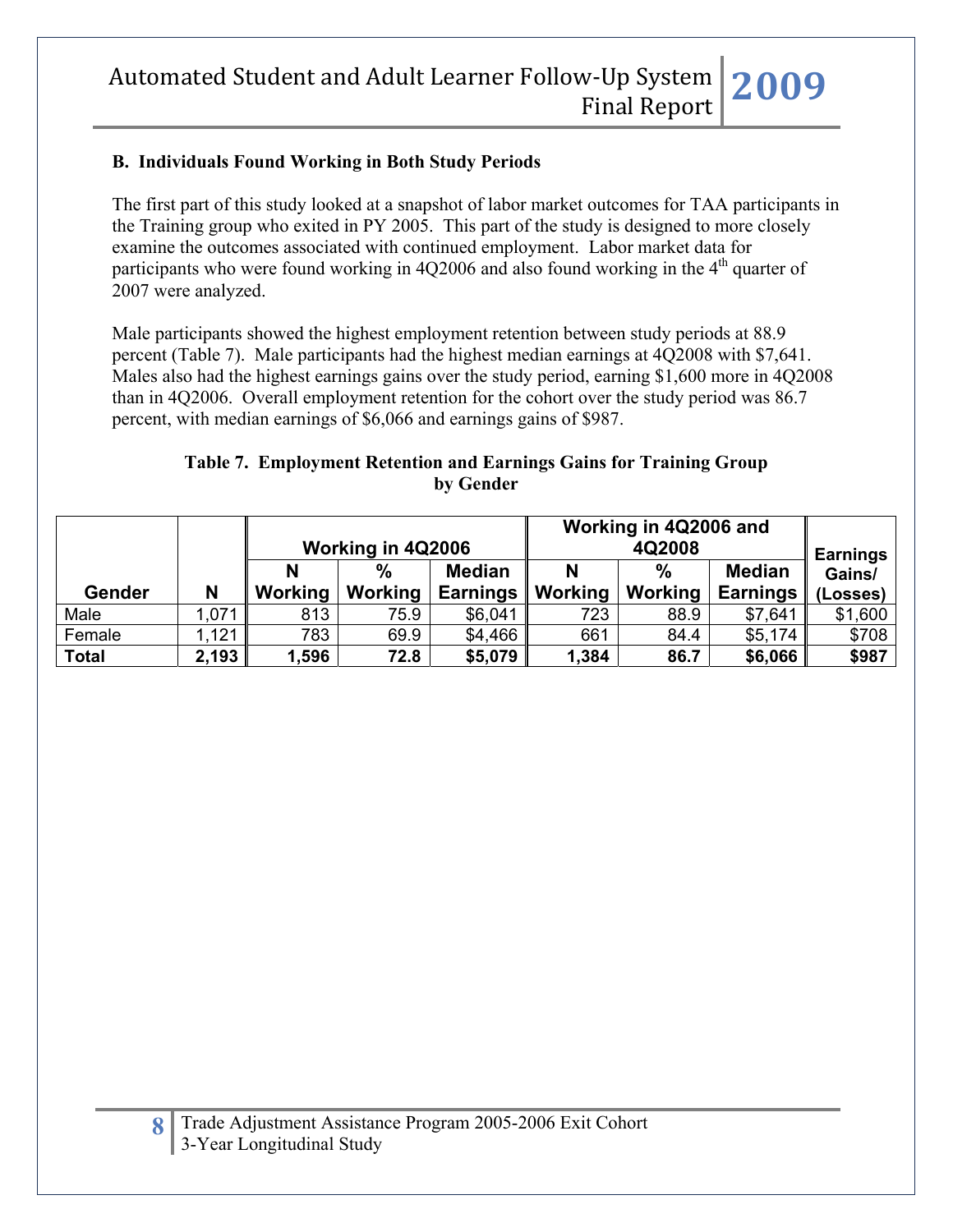Table 8 shows that, excluding Unknowns and groups with cell sizes too small to display, American Indian participants had the highest employment retention at 95.3 percent. Whites also had the highest earnings gains over the period at \$1,975. Blacks had the second highest earnings gains over the period at \$1,965.

|                                                                                                   |       | Working in 4Q2006 |                |                 | Working in 4Q2006 and | <b>Earnings</b> |               |          |
|---------------------------------------------------------------------------------------------------|-------|-------------------|----------------|-----------------|-----------------------|-----------------|---------------|----------|
|                                                                                                   |       | N                 | %              | <b>Median</b>   | N                     | $\%$            | <b>Median</b> | Gains/   |
| <b>Ethnicity</b>                                                                                  | N     | Working           | <b>Working</b> | <b>Earnings</b> | <b>Working</b>        | Working         | Earnings      | (Losses) |
| Hawaiian                                                                                          |       |                   |                |                 |                       |                 |               |          |
| Native or                                                                                         |       |                   |                |                 |                       |                 |               |          |
| Pacific Islander                                                                                  | n/a   | n/a               | 75.0           | \$6,795         | n/a                   | 100.0           | \$11,947      | \$5,152  |
| Unknown                                                                                           | 11    | 7                 | 63.6           | \$5,387         |                       | 100.0           | \$7,051       | \$1,664  |
| Asian                                                                                             | 90    | 65                | 72.2           | \$5,480         | 55                    | 84.6            | \$6,426       | \$946    |
| <b>Black</b>                                                                                      | 117   | 91                | 77.8           | \$6,702         | 76                    | 83.5            | \$8,667       | \$1,965  |
| American                                                                                          |       |                   |                |                 |                       |                 |               |          |
| Indian                                                                                            | 119   | 86                | 72.3           | \$5,233         | 82                    | 95.3            | \$5,561       | \$328    |
| White                                                                                             | 363   | 258               | 71.1           | \$7,559         | 228                   | 88.4            | \$9,534       | \$1,975  |
| Hispanic                                                                                          | 1,489 | 1,086             | 72.9           | \$4,640         | 933                   | 85.9            | \$5,540       | \$900    |
| <b>Total</b>                                                                                      | 2,193 | 1,596             | 72.8           | \$5,079         | 1,384                 | 86.7            | \$6,066       | \$987    |
| Note: Cells with values smaller than 5 are marked "n/a" to protect the privacy of cohort members. |       |                   |                |                 |                       |                 |               |          |

## **Table 8. Employment Retention and Earnings Gains by Ethnicity**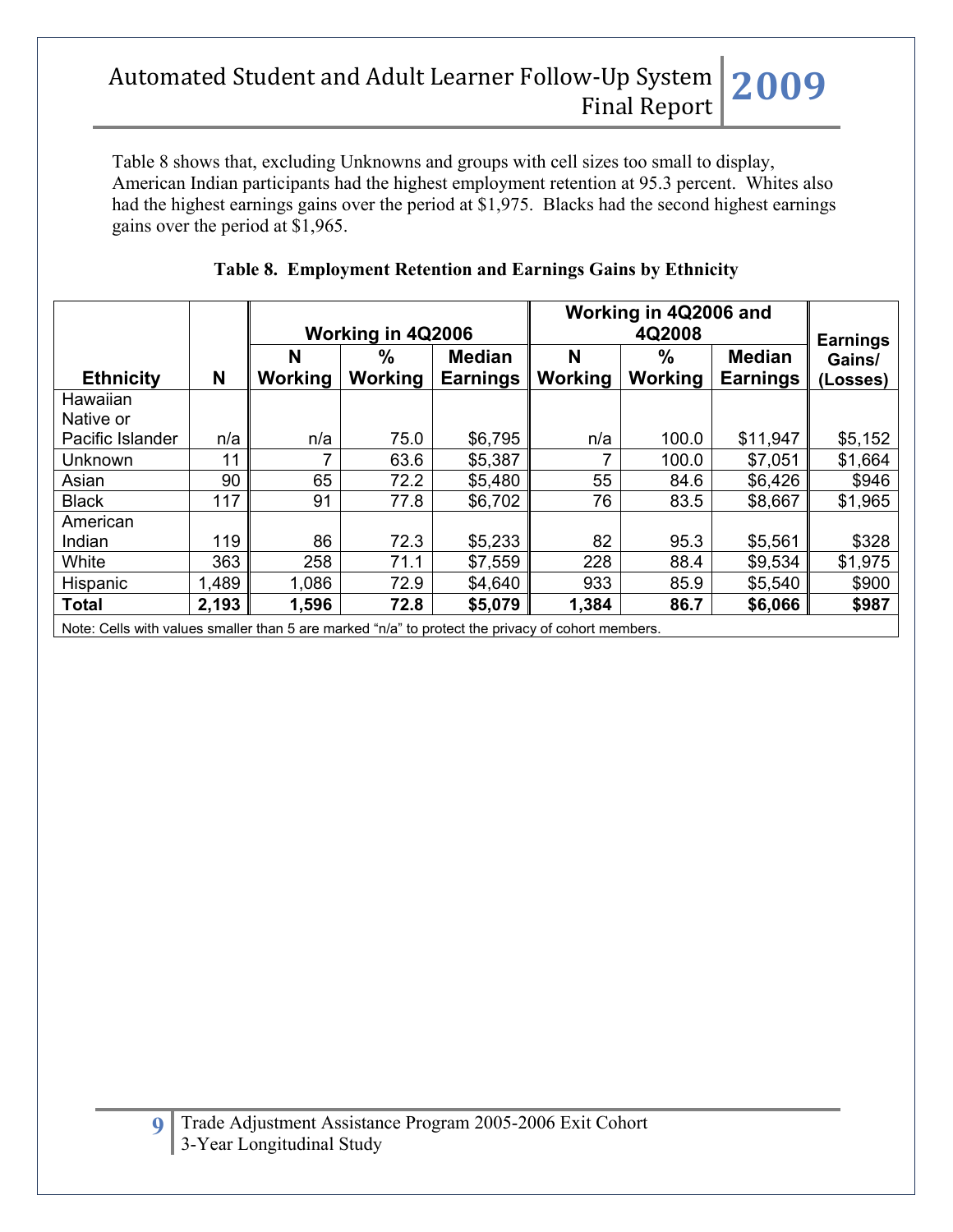Table 9 shows employment retention and earnings gains by service received. Participants receiving Job Search services had the highest employment retention with 100 percent, followed by participants receiving Occupational/Vocational services at 87.0 percent. Participants receiving Basic Education Skill services had the highest earnings gains with \$1,397, although that group is small in comparison to the others.

|                         |       |                     | Working in 4Q2006 |                                  | Working in 4Q2006 and |                          |                                  |                                       |
|-------------------------|-------|---------------------|-------------------|----------------------------------|-----------------------|--------------------------|----------------------------------|---------------------------------------|
| <b>Service Received</b> | N     | N<br><b>Working</b> | $\%$<br>Working   | <b>Median</b><br><b>Earnings</b> | N<br><b>Working</b>   | $\frac{9}{6}$<br>Working | <b>Median</b><br><b>Earnings</b> | <b>Earnings</b><br>Gains/<br>(Losses) |
| <b>ES Participants</b>  | n/a   | n/a                 | 100.0             | \$8,018                          | n/a                   | 100.0                    | \$8,472                          | \$454                                 |
| <b>Basic Education</b>  |       |                     |                   |                                  |                       |                          |                                  |                                       |
| Skill                   | 19    | 12                  | 63.2              | \$3,700                          | 9                     | 75.0                     | \$5,097                          | \$1,397                               |
| Job Search              | 19    | 6                   | 31.6              | \$10,168                         | 6                     | 100.0                    | \$11,246                         | \$1,078                               |
| <b>ESL</b>              | 174   | 118                 | 67.8              | \$4,084                          | 99                    | 83.9                     | \$4,902                          | \$818                                 |
| Occupational/           |       |                     |                   |                                  |                       |                          |                                  |                                       |
| Vocational              | 1,979 | 1,458               | 73.7              | \$5,235                          | 1,268                 | 87.0                     | \$6,204                          | \$969                                 |
| <b>Total</b>            | 2,193 | 1,596               | 72.8              | \$5,079                          | 1,384                 | 86.7                     | \$6,066                          | \$987                                 |

## **Table 9. Employment Retention and Earnings Gains by Service Received**

Note: Cells with values smaller than 5 are marked "n/a" to protect the privacy of cohort members.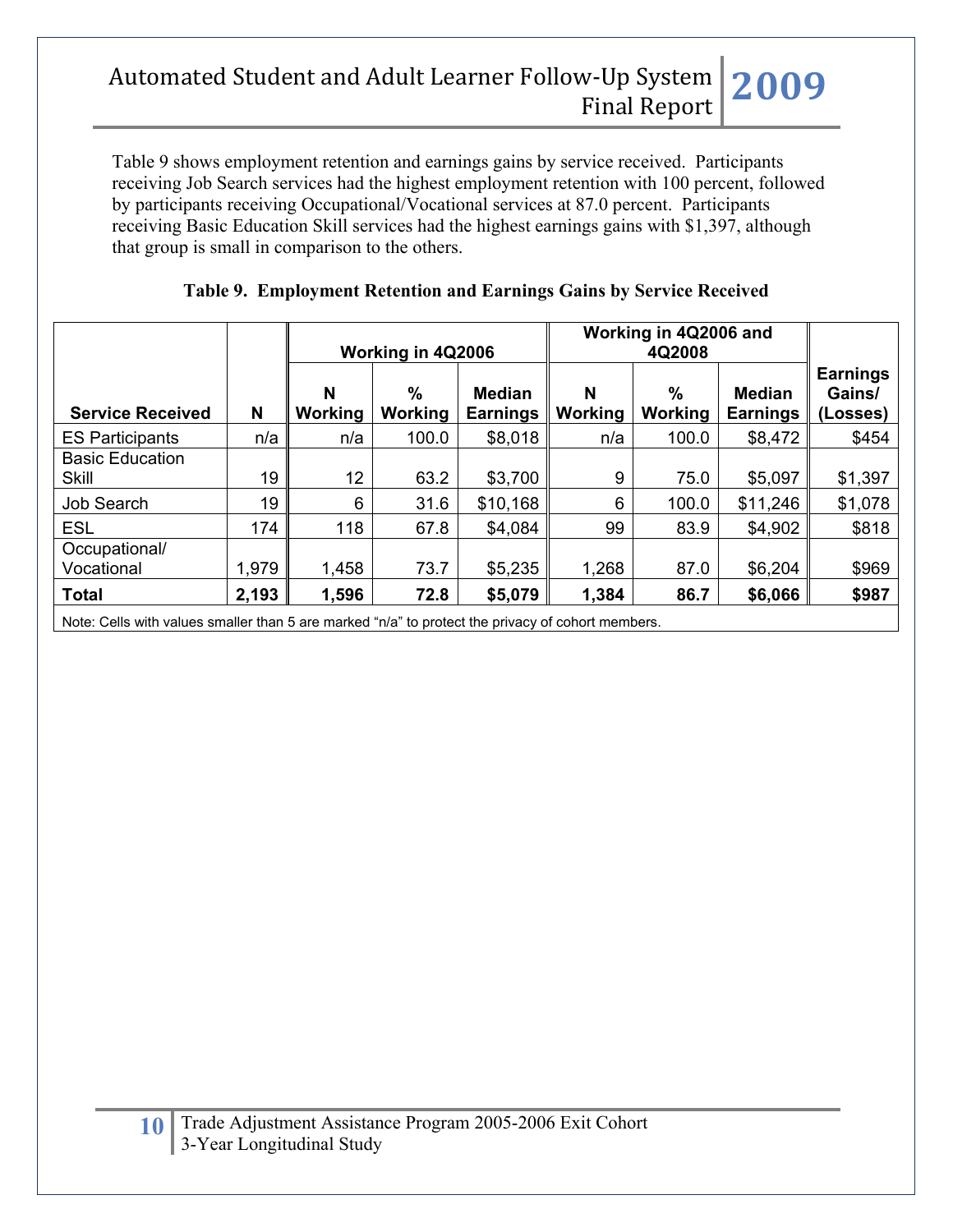When looking at LWDAs with more than 100 participants, exiters from the Alamo LWDA had the highest employment retention of the cohort at 89.0 percent (Table 10). Participants from Dallas LWDA had the highest median earnings at 4Q2008 with \$6,809. Participants from Cameron County LWDA also had the highest median earnings gains over the study period with \$1,776, followed most closely by Dallas LWDA exiters with earnings gains of \$1,537.

|                                                                                                   |             | Working in 4Q2006 |              |                                  | Working in 4Q2006 and |                          |                                  |                                       |
|---------------------------------------------------------------------------------------------------|-------------|-------------------|--------------|----------------------------------|-----------------------|--------------------------|----------------------------------|---------------------------------------|
| <b>LWDA</b>                                                                                       | $\mathbf N$ | N<br>Working      | %<br>Working | <b>Median</b><br><b>Earnings</b> | N<br>Working          | $\frac{0}{0}$<br>Working | <b>Median</b><br><b>Earnings</b> | <b>Earnings</b><br>Gains/<br>(Losses) |
| Panhandle                                                                                         | n/a         | n/a               | 100.0        | \$3,132                          | n/a                   | 100.0                    | \$10,220                         | \$7,088                               |
| <b>West Central</b>                                                                               | n/a         | n/a               | 100.0        | \$6,694                          | n/a                   | 100.0                    | \$6,711                          | \$17                                  |
| North East Texas                                                                                  | n/a         | n/a               | 100.0        | \$7,415                          | n/a                   | 100.0                    | \$12,404                         | \$4,989                               |
| <b>Central Texas</b>                                                                              | n/a         | n/a               | 100.0        | \$7,127                          | n/a                   | 66.7                     | \$8,256                          | \$1,129                               |
| Concho Valley                                                                                     | n/a         | n/a               | 75.0         | \$6,041                          | n/a                   | 66.7                     | \$10,321                         | \$4,280                               |
| <b>North Texas</b>                                                                                | 5           | 5                 | 100.0        | \$6,252                          | n/a                   | 80.0                     | \$8,618                          | \$2,366                               |
| <b>Heart of Texas</b>                                                                             | 9           | $\bf 8$           | 88.9         | \$5,949                          | 8                     | 100.0                    | \$7,193                          | \$1,244                               |
| South East Texas                                                                                  | 14          | 12                | 85.7         | \$11,811                         | 9                     | 75.0                     | \$14,477                         | \$2,666                               |
| Lower Rio Grande Valley                                                                           | 17          | 11                | 64.7         | \$4,122                          | 10                    | 90.9                     | \$5,243                          | \$1,121                               |
| <b>East Texas</b>                                                                                 | 19          | 15                | 79.0         | \$7,904                          | 14                    | 93.3                     | \$10,700                         | \$2,796                               |
| South Plains                                                                                      | 23          | 18                | 78.3         | \$5,991                          | 18                    | 100.0                    | \$8,294                          | \$2,303                               |
| <b>Rural Capital</b>                                                                              | 27          | 21                | 77.8         | \$7,352                          | 20                    | 95.2                     | \$7,604                          | \$252                                 |
| Capital Area                                                                                      | 29          | 17                | 58.6         | \$6,929                          | 15                    | 88.2                     | \$9,843                          | \$2,914                               |
| Unknown                                                                                           | 29          | 7                 | 24.1         | \$9,104                          | $\overline{7}$        | 100.0                    | \$9,427                          | \$323                                 |
| <b>Gulf Coast</b>                                                                                 | 46          | 28                | 60.9         | \$9,744                          | 24                    | 85.7                     | \$8,307                          | (\$1,437)                             |
| Texoma                                                                                            | 67          | 45                | 67.2         | \$7,150                          | 40                    | 88.9                     | \$8,936                          | \$1,786                               |
| Deep East Texas                                                                                   | 75          | 52                | 69.3         | \$7,753                          | 49                    | 94.2                     | \$9,913                          | \$2,160                               |
| <b>North Central</b>                                                                              | 78          | 64                | 82.1         | \$7,991                          | 56                    | 87.5                     | \$8,538                          | \$547                                 |
| Dallas                                                                                            | 113         | 84                | 74.3         | \$5,272                          | 66                    | 78.6                     | \$6,809                          | \$1,537                               |
| <b>Tarrant County</b>                                                                             | 154         | 112               | 72.7         | \$4,828                          | 91                    | 81.3                     | \$6,246                          | \$1,418                               |
| <b>Cameron County</b>                                                                             | 241         | 201               | 83.4         | \$4,120                          | 178                   | 88.6                     | \$5,896                          | \$1,776                               |
| Alamo                                                                                             | 466         | 355               | 76.2         | \$5,052                          | 316                   | 89.0                     | \$5,591                          | \$539                                 |
| <b>Upper Rio Grande</b>                                                                           | 765         | 529               | 69.2         | \$4,607                          | 450                   | 85.1                     | \$5,476                          | \$869                                 |
| <b>Total</b>                                                                                      | 2,193       | 1,596             | 72.8         | \$5,079                          | 1,384                 | 86.7                     | \$6,066                          | \$987                                 |
| Note: Cells with values smaller than 5 are marked "n/a" to protect the privacy of cohort members. |             |                   |              |                                  |                       |                          |                                  |                                       |

### **Table 10. Employment Retention and Earnings Gains by LWDA**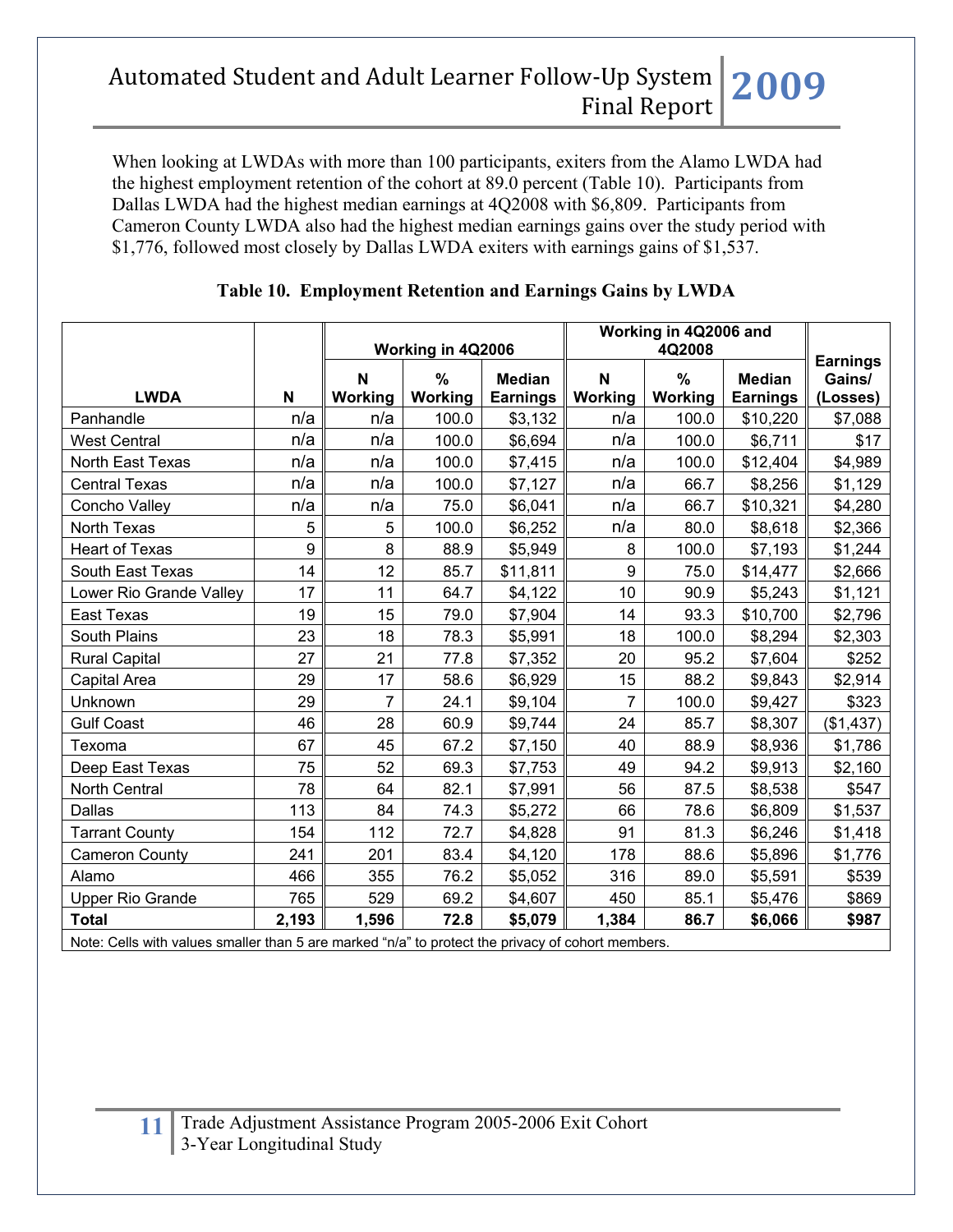Table 11 shows the top ten industries of employment for program participants employed at 4Q2006 and in 4Q2008. Employment Services was the most common industry of employment, followed by Elementary and Secondary Schools. Participants employed in the Semiconductor and Other Electronic Component Manufacturing sector had the highest median earnings with \$9,270.

|                                         | N       | <b>Median</b>   | <b>NAICS</b> |
|-----------------------------------------|---------|-----------------|--------------|
| <b>Industry of Employment</b>           | Working | <b>Earnings</b> | Code         |
| <b>Employment Services</b>              | 102     | \$4,541         | 5613         |
| <b>Elementary and Secondary Schools</b> | 76      | \$4,726         | 6111         |
| <b>General Medical and Surgical</b>     |         |                 |              |
| Hospitals                               | 53      | \$9,118         | 6221         |
| Motor Vehicle Parts Manufacturing       | 48      | \$5,067         | 3363         |
| Semiconductor and Other Electronic      |         |                 |              |
| <b>Component Manufacturing</b>          | 37      | \$9,270         | 3344         |
| <b>Building Equipment Contractors</b>   | 36      | \$6,480         | 2382         |
| <b>Business Support Services</b>        | 35      | \$5,417         | 5614         |
| <b>Home Health Care Services</b>        | 31      | \$4,105         | 6216         |
| <b>Offices of Physicians</b>            | 30      | \$6,584         | 6211         |
| Executive, Legislative, and Other       |         |                 |              |
| <b>General Government Support</b>       | 30      | \$6,696         | 921          |

### **Table 11. Top 10 Industries of Employment for Participants Working in 4Q2006 and 4Q2008**